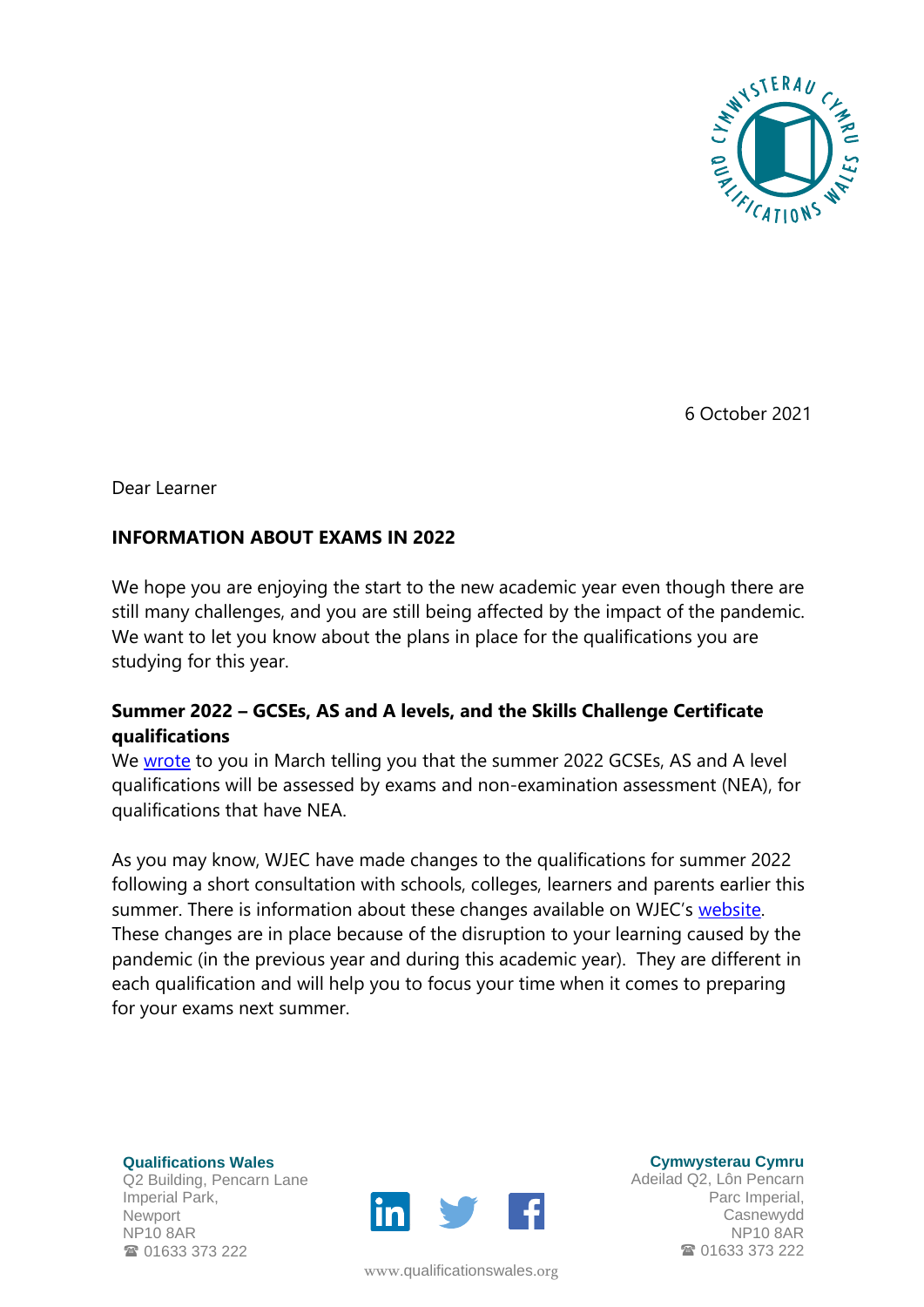# **How will GCSEs, AS and A levels, and the Skills Challenge Certificate qualifications be graded in summer 2022?**

Once your exams and NEA tasks have been marked, WJEC will award your grades. We want the grading process to be as fair as possible to all learners and to reflect the disruption to teaching and learning that you have experienced over the last two years and may experience this year.

For summer 2022, the approach in Wales will be the same as other parts of the UK so that all learners are treated the same. This means that in summer 2022 results will reflect broadly a midway point between the results in 2021 and 2019. In 2023 we will aim to return to results that are in line with those in pre-pandemic years.

We feel this is the best balance between the needs of learners sitting qualifications in 2022 and fairness to learners who sat qualifications before the pandemic and who will sit qualifications in the future. It is also important that you have qualifications that are of equal value to those taken by learners from other parts of the UK so that you can move on to college, employment or university.

#### **What happens if exams cannot go ahead in summer 2022?**

We expect exams to take place as planned and that they will only be cancelled in exceptional circumstances. But, if the exam series is cancelled, then a contingency approach (a backup plan) will be needed. Your school or college will then be asked to award your grades based on your work in assessments across the qualification. The process will be like the one that was used in summer 2021. Your school or college will tell you what assessments they might use. We will be issuing further guidance to your school or college in November to help them do this.

#### **What is happening with vocational qualifications?**

Changes are in place for the assessment of vocational qualifications in 2021/22. Your school or college will know what changes are in place for the qualifications you are studying. If your vocational qualification is assessed by exam, these will go ahead as planned in 2021/22. As for GCSE, AS and A level qualifications, if the exam series is cancelled, contingency arrangements (a backup plan) will be put in place.

## **Is the Winter series 2021/22 going ahead?**

The 2021 November series for GCSEs in English Language, Mathematics, Mathematics-Numeracy and Welsh Language will be taking place with the same adaptations. The adaptations will also apply to GCSE English Literature and Welsh Literature units, and to Skills Challenge Certificate components available in January 2022. You can find details on these adaptations on WJEC's website - [2022: Everything](https://www.wjec.co.uk/home/2022-everything-you-need-to-know/)  [you need to know \(wjec.co.uk\).](https://www.wjec.co.uk/home/2022-everything-you-need-to-know/)

#### **Communications for you**